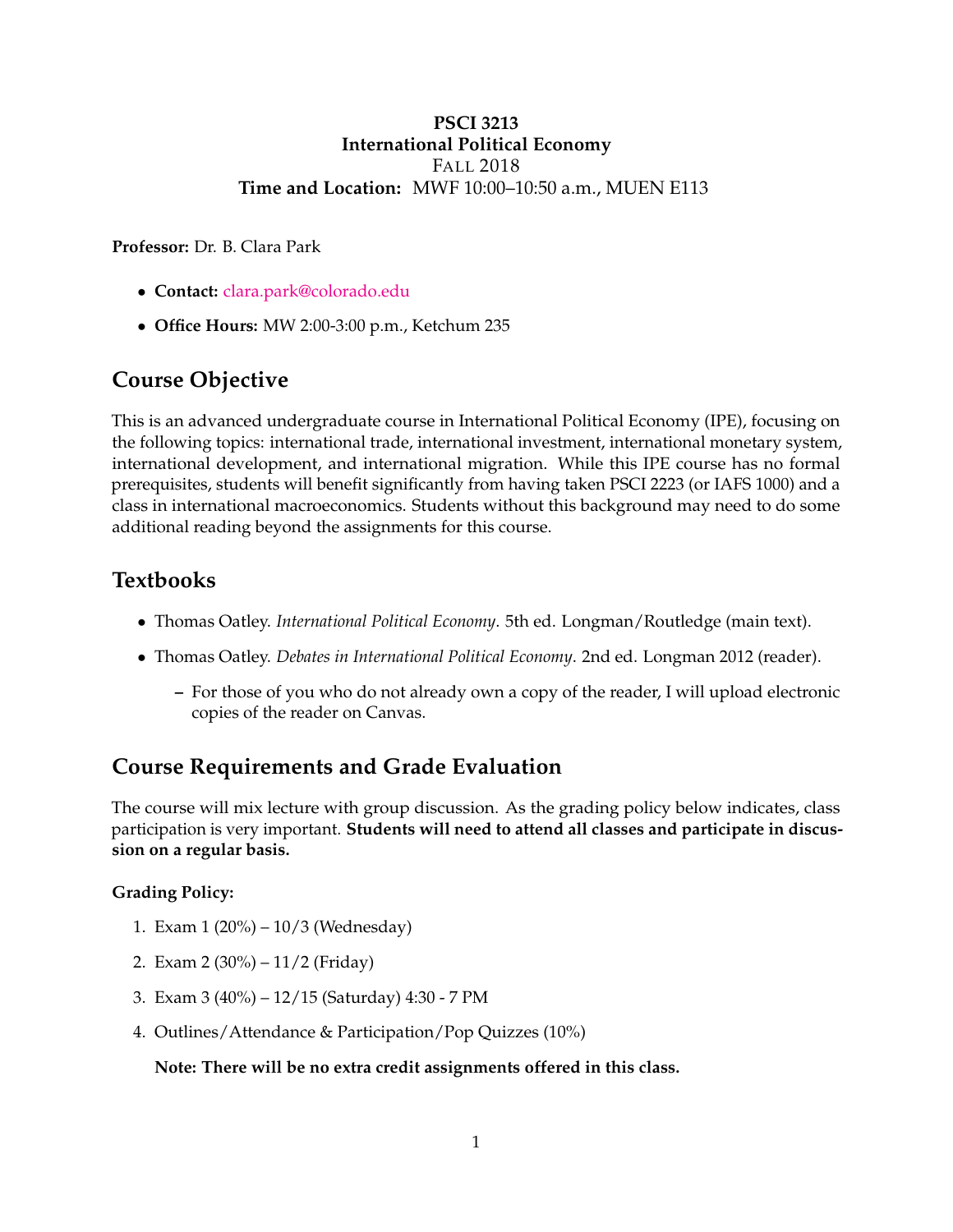There will be no make-up exams offered for sickness/medical reasons/personal reasons including a death in the family unless students can satisfy the following two conditions: 1) provide documentation (e.g. a doctor's note) **and** 2) give me advance notice that you will miss the exam. No-shows and non-submissions receive 0.

You must complete all course requirements laid out above to receive a non-failing grade in the course. Your course grade will be calculated based on the assignments described above. No late assignments will be accepted.

• Here is my numerical grade scale: A 100-94, A- 90-93, B+ 87-89, B 83-86, B- 80-82, C+ 77-79, C 73-76, C- 70-72, D+ 67-69, D 63-66, D- 60-62, F below 60

For every class session with chapters from the **main text** (marked as *Chapter #*), students are required to submit on Canvas **one page** of bullet points summarizing the information of each chapter. Do not exceed more than one typed page.

For every class session with assigned **reader chapters** (marked as *Reader #*), each student must submit on Canvas **one page** for each reader chapter. This typed page will 1) summarize the author's arguments, 2) describe the evidence used to support the argument, and 3) provide three reading questions for each chapter. These reading questions will then be used as the basis for class discussion about the readings.

## **Grading Policy and Grade Grievances**

- Exam Policy: The exams are closed book; you are not allowed to use any notes or books when writing them. You may write the exams in pencil, but you forfeit your right to contest your grade if you do so.
- Writing Policy: You must submit your writing both as a hard copy in class (this is the version that will be graded with comments) and electronically on Canvas. You will not receive credit until we have both a paper copy and your electronic version has passed the originality test.

**Do not plagiarize.** You must always cite other peoples workwhether it be factual information, arguments, or opinion. You must use quotation marks and provide proper citations when you use exact words of another author. You also need to cite an author whose argument you summarize or paraphrase in your papers. Your papers must provide citations and a list of references for the sources of facts you use in them.

To copy text or ideas from another source without appropriate reference is plagiarism and will result in a failing grade for your assignment and usually further disciplinary action by CU Honors Council.

• Regrading Policy: If you have a grade complaint for your exams, you must submit a written grade grievance to me. You must wait at least 48 hours before submitting a grade grievance, and must submit it within four days (96 hours) of receiving the graded exam. This formal grade grievance must address why you believe you were unfairly graded, with specific details and supporting evidence along with the original graded exam. Once you file a formal grade grievance to me, I will regrade the exam. **You must take the new grade even if the new grade is lower than the one you received initially.** If this process cannot resolve the matter, I will address any further grievances according to the College Policy on Grade Appeals ([https://](https://artsandsciences.colorado.edu/facultystaff/college-policy-on-grade-appeals/) [artsandsciences.colorado.edu/facultystaff/college-policy-on-grade-appeals/](https://artsandsciences.colorado.edu/facultystaff/college-policy-on-grade-appeals/)).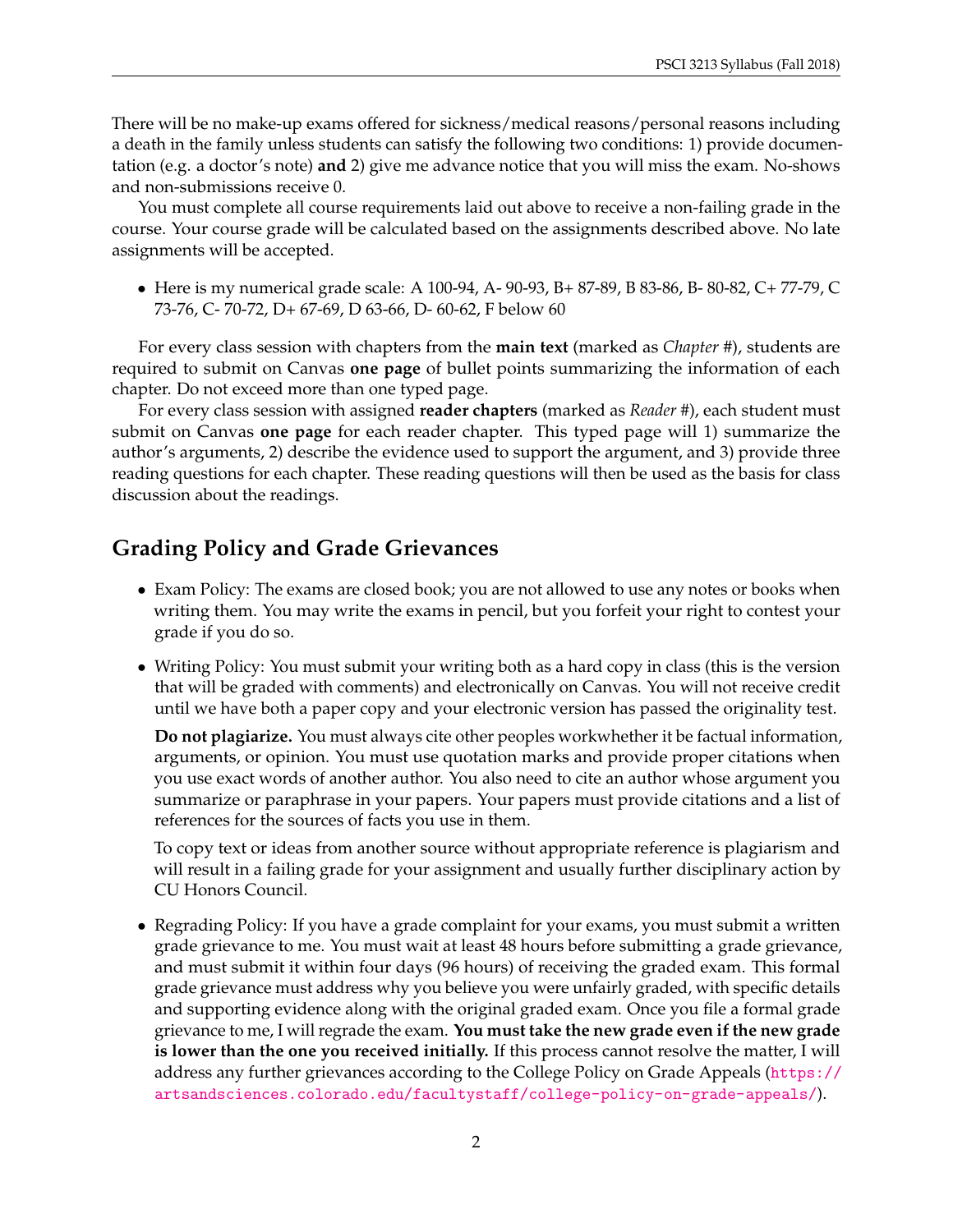# **Course Assignments**

| 8/27: Read Syllabus<br>8/31: International<br>$\mathbf{1}$<br>8/29: International                                                        |  |
|------------------------------------------------------------------------------------------------------------------------------------------|--|
| Political Economy<br>Political Economy                                                                                                   |  |
| Read and Outline Ch. 1<br>No assignment: We will                                                                                         |  |
| wrap up Ch.1                                                                                                                             |  |
| 9/7: The Political<br>$\overline{2}$<br>9/5: The Political<br>9/3: Labor Day: No Class                                                   |  |
| Economy of International<br>Economy of International                                                                                     |  |
| <b>Trade Cooperation</b><br><b>Trade Cooperation</b>                                                                                     |  |
| Read and Outline Ch. 3.<br>No assignment; we will                                                                                        |  |
| wrap up Ch. 3.                                                                                                                           |  |
| 3<br>9/14: Trade Does or Does<br>9/10: The World Trade<br>$9/12$ : FTAs are                                                              |  |
| Not Promote Growth<br>Organization and the<br>Stepping-Stones v.                                                                         |  |
| World Trade System<br><b>Stumbling Blocks</b><br>Read and Outline Reader                                                                 |  |
| Read and Outline Reader 5<br>Read and Outline Ch. 2.<br>12 and Prepare 3 Reading                                                         |  |
| and Prepare 3 Reading<br>Questions.                                                                                                      |  |
| Questions.                                                                                                                               |  |
| 9/19: A State-Centered<br>9/21: Trade Politics<br>$\overline{4}$<br>9/17: A Society-Centered                                             |  |
| Approach to Trade Politics<br>Approach to Trade Politics<br>No assignment; we will<br>Read and Outline Ch. 4.<br>Read and Outline Ch. 5. |  |
| wrap up Chapters 4 and 5.<br>9/28: MNCs in the Global<br>5<br>9/24: Trade Deficits and<br>9/26: Retain Workers v.                        |  |
| Redistribute Income<br>Jobs<br>Economy                                                                                                   |  |
| Read and Outline Reader 2<br>Read and Outline Ch. 8.<br>Read and Outline Reader 3                                                        |  |
| and Prepare 3 Reading<br>and Prepare 3 Reading                                                                                           |  |
| Questions.<br>Questions.                                                                                                                 |  |
| 10/1: Review 1<br>10/3: Exam 1<br>10/5: The Politics of<br>6                                                                             |  |
| <b>MNCs</b>                                                                                                                              |  |
| Read and Outline Ch. 9.                                                                                                                  |  |
| $\overline{7}$<br>10/10: MNCs and Race to<br>10/12: No Class<br>10/8: Sweatshop                                                          |  |
| Regulation<br>the Bottom                                                                                                                 |  |
| Read and Outline Reader 7<br>Read and Outline Reader 8                                                                                   |  |
| and Prepare 3 Reading<br>and Prepare 3 Reading                                                                                           |  |
| Questions.<br>Questions.                                                                                                                 |  |
| 8<br>10/15: The International<br>$\overline{10/17}$ : Cooperation,<br>10/19: International                                               |  |
| <b>Monetary System</b><br>Conflict, and Crisis<br><b>Monetary System</b>                                                                 |  |
| Read and Outline Ch. 10.<br>Read and Outline Ch. 11.<br>(continued) No                                                                   |  |
| assignment; we will wrap                                                                                                                 |  |
| up Chapters 10 and 11.                                                                                                                   |  |
| 9<br>10/22: A Society-Centered<br>10/24: A State-Centered<br>10/26: Monetary and                                                         |  |
| Approach to Monetary<br>Approach to Monetary<br><b>Exchange-Rate Policies</b>                                                            |  |
| and Exchange-Rate<br>and Exchange-Rate<br>(continued)                                                                                    |  |
| Policies<br>Policies<br>No assignment; we will<br>Read and Outline Ch. 13.<br>Read and Outline Ch. 12.                                   |  |
| wrap up Chapters 12 and<br>13                                                                                                            |  |

Students are required to complete the reading assignments **by** the associated date.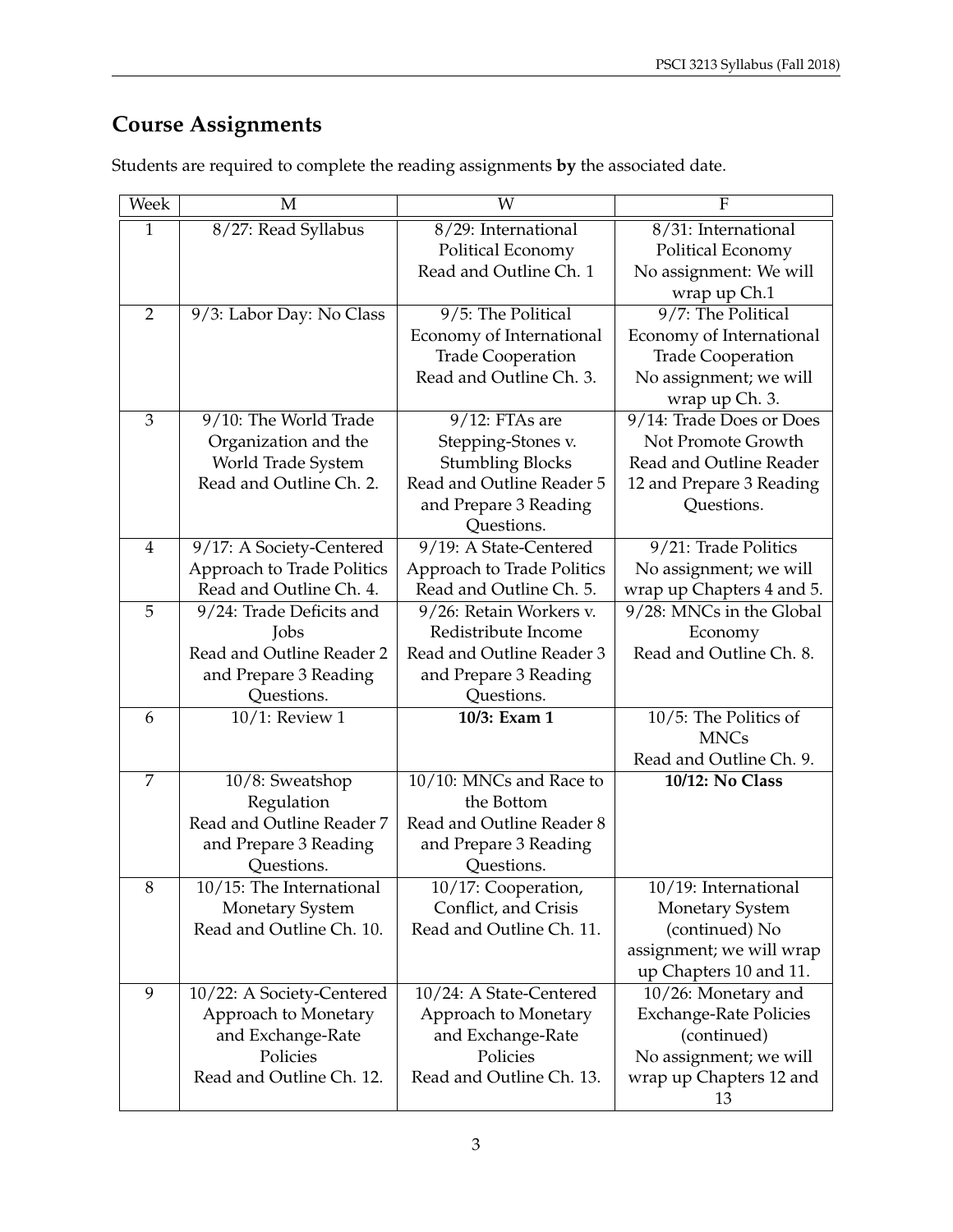| Week | M                                                                 | W                              | $\overline{F}$           |
|------|-------------------------------------------------------------------|--------------------------------|--------------------------|
| 10   | 10/29: Regulation and                                             | 10/31: Review 2                | 11/2: Exam 2             |
|      | <b>Financial Crisis</b>                                           |                                |                          |
|      | Read and Outline Reader                                           |                                |                          |
|      | 10 and Prepare 3 Reading                                          |                                |                          |
|      | Questions.                                                        |                                |                          |
| 11   | 11/5: China and Global                                            | 11/7: Trade and                | 11/9 Trade and           |
|      | Imbalances                                                        | Development I                  | Development II           |
|      | Read and Outline Reader                                           | Read and Outline Ch. 6.        | Read and Outline Ch. 7   |
|      | 11 and Prepare 3 Reading                                          |                                |                          |
|      | Questions.                                                        |                                |                          |
| 12   | 11/12: Foreign Aid and                                            | 11/14: Migration               | 11/16: The Beijing       |
|      | Development                                                       | Read and Outline Reader 4      | Consensus                |
|      | Read and Outline Reader                                           | and Prepare 3 Reading          | Read and Outline Reader  |
|      | 13 and Prepare 3 Reading                                          | Questions.                     | 15 and Prepare 3 Reading |
|      | Questions                                                         |                                | Questions.               |
| 13   | 11/19, 11/21, 11/23 (Fall Break & Thanksgiving Holiday, No Class) |                                |                          |
| 14   | 11/26: Consequence of                                             | 11/28: Developing              | 11/30: Continued         |
|      | Crisis                                                            | Countries and                  | No assignment; we will   |
|      | Read and Outline Reader                                           | <b>International Finance I</b> | wrap up Ch. 14.          |
|      | 16 and Prepare 3 Reading                                          | Read and Outline Ch. 14.       |                          |
|      | Questions.                                                        |                                |                          |
| 15   | 12/3: Developing                                                  | 12/5: Microcredit and          | 12/7: Development        |
|      | Countries and                                                     | Development                    | (continued)              |
|      | <b>International Finance II</b>                                   | Read and Outline Reader        | No assignment; we will   |
|      | Read and Outline Ch. 15.                                          | 14 and Prepare 3 Reading       | wrap up Ch. 15 and       |
|      |                                                                   | Questions.                     | Reader 14.               |
| 16   | 12/10: Globalization                                              | 12/12: Review 3                | 12/14: Reading day: No   |
|      | Read and Outline Ch. 16.                                          |                                | <b>Class</b>             |

## **University Policies**

## **HONOR CODE**

All students enrolled in a University of Colorado Boulder course are responsible for knowing and adhering to the Honor Code. Violations of the policy may include: plagiarism, cheating, fabrication, lying, bribery, threat, unauthorized access to academic materials, clicker fraud, submitting the same or similar work in more than one course without permission from all course instructors involved, and aiding academic dishonesty. All incidents of academic misconduct will be reported to the Honor Code [\(honor@colorado.edu;](mailto:honor@colorado.edu) 303-492-5550). Students who are found responsible for violating the academic integrity policy will be subject to nonacademic sanctions from the Honor Code as well as academic sanctions from the faculty member. Additional information regarding the Honor Code academic integrity policy can be found at the [Honor Code Office website.](https://www.colorado.edu/osccr/honor-code)